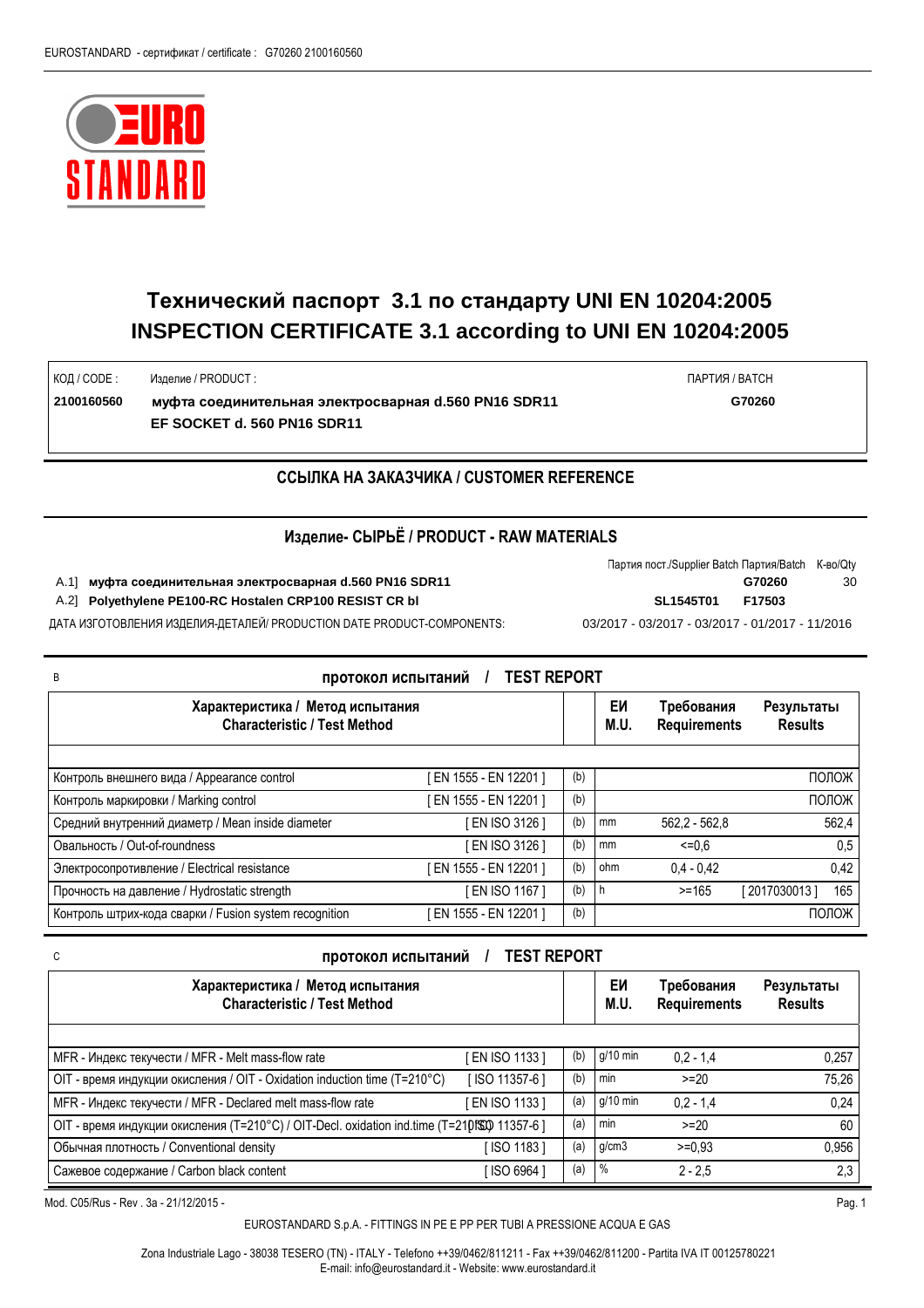Результаты во второй колонке таблицы отмеченные (a), относятся к полиэтилену, который используется для изготовления указанных изделий/деталей; данные результаты выведены из контрольного сертификата выданного поставщиком сырья.

Результаты во второй колонке таблицы отмеченные (b), получены выбором образцов в случайном порядке из одной партии изделий, в соответствии с планом самопроверки.

Полиэтиленовые фитинги "EURO" соответствуют стандартам UNI EN 1555-3, EN 1555-3, UNI EN 12201-3, EN 12201-3, UNI EN ISO 15494, согласно моделям и диаметрам в приложениях к «Сертификатам Соответствия и Лиценсии на пользование знака качества RINA» от № . 0610/01 до № 0610/12, опубликованным на сайте www.eurostandard.it

Results, pointed out with (a) in the second column, relate to the polyethylene used in the manufacture of these products; the indicated results are representative of the Certificate of Analysis provided by the raw material supplier.

Results, pointed out with (b) in the second column, are representative of production samples randomly selected from the same production batch as the delivered parts, in accordance with the relevant test plans.

Fittings belonging to "EURO" series are produced and tested in compliance with standards UNI EN 1555-3, EN 1555-3, UNI EN 12201-3, EN 12201-3, UNI EN ISO 15494, as per types and diameters detailed in annexes to "Certificates of Conformity and Licence to Use the RINA Quality Mark" from N. 0610/01 to N. 0610/12 published on website www.eurostandard.it

Дата / Date: 07/04/2017

Eurostandard S.p.A. Менеджер по Качеству Eng. Maurizio Tiso

Данный документ автоматически выпускается компьютерной системой и не нуждается в заверении подписью руководителя The present document is authomatically emitted by the informatic system and it doesn't need validation signature of the responsible function.